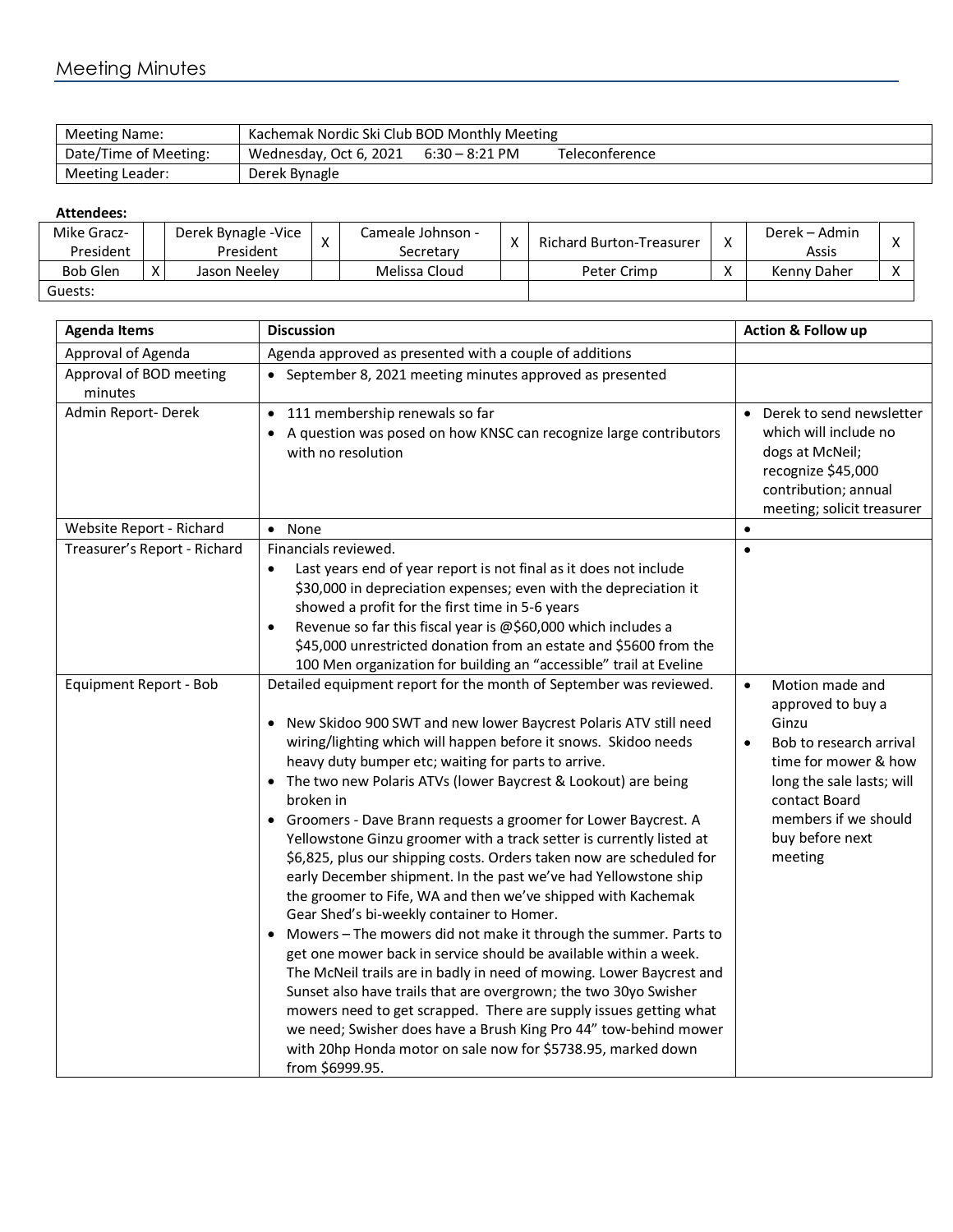## Meeting Minutes

|                                           | Need to prioritize our equipment needs; the Ginzu and mowers are a<br>priority; will need to order a snow machine next year; there are no<br>snow machines available this year<br>Doubtful if we bought a mower now it would arrive before it snows.<br>Bob will research arrival time and how long the sale lasts. If a<br>decision to buy is needed it can be made via email.                                                                                                                                                                                                                                                                                                                                                                                                 |                                                                                                                                                                                                                                                                            |
|-------------------------------------------|---------------------------------------------------------------------------------------------------------------------------------------------------------------------------------------------------------------------------------------------------------------------------------------------------------------------------------------------------------------------------------------------------------------------------------------------------------------------------------------------------------------------------------------------------------------------------------------------------------------------------------------------------------------------------------------------------------------------------------------------------------------------------------|----------------------------------------------------------------------------------------------------------------------------------------------------------------------------------------------------------------------------------------------------------------------------|
| President's Report - Derek<br>for Mike    | Insurance policy - general liability in place; waiting to hear about full<br>$\bullet$<br>coverage which would include groomers<br>Sunset loop changes; snowshoe trail - a new property owner on<br>$\bullet$<br>Sunset loop moved the trail a bit which overall improved the trail. A<br>request has been made to allow snowshoeing on Sunset Loop which<br>currently is a ski only trail. The Board had no objections to<br>snowshoers on Sunset Loop.<br>New trail cameras – they will be installed by November $1st$<br>The free camera donated to Friends of KBSP to be used as a trail<br>$\bullet$<br>counter at Eveline is a game camera and not appropriate for trail<br>counting<br>Ingeborg Rathke's estate made an unrestricted \$45,000 donation to<br><b>KNSC</b> | An attempt will be<br>$\bullet$<br>made to reach out to<br>Sunset Loop area locals<br>regarding getting input<br>on snowshoeing<br>Peter will research and<br>$\bullet$<br>do a profile of Ingeborg<br>Rathke and try to<br>determine what would<br>an appropriate tribute |
| <b>Annual Meeting</b>                     | The annual meeting will take place Thursday, November 11 <sup>th</sup> at 6:30<br>using the same virtual format as last year. Kenny, Bob, and Derek are<br>up for re-election. All have agreed to continue for another term.                                                                                                                                                                                                                                                                                                                                                                                                                                                                                                                                                    | $\bullet$                                                                                                                                                                                                                                                                  |
| <b>Eveline Annual Report</b>              | A detailed annual report of work accomplished, concerns for next<br>$\bullet$<br>summer, expenses, volunteer hours, # of visitors, flora and fauna<br>was sent to all Board members for their review. This report also<br>gets presented to the KBSP Citizen Advisory Committee.                                                                                                                                                                                                                                                                                                                                                                                                                                                                                                | $\bullet$                                                                                                                                                                                                                                                                  |
| Strategic Plan                            | More time from all Board members is needed. 15 minutes will be<br>$\bullet$<br>devoted to reviewing the strategic tasks at the next Board meeting.                                                                                                                                                                                                                                                                                                                                                                                                                                                                                                                                                                                                                              | All Board members to<br>$\bullet$<br>review strategic tasks<br>and assign a high,<br>medium, or low priority<br>to each task                                                                                                                                               |
| Budget 2021 - 2022                        | The budget is subject to change. Currently do not have all the<br>$\bullet$<br>information needed to accurately determine trail expenses. Eveline<br>will need \$1300 annually for flail mowing to keep the trail in good<br>walking condition. Lower Baycrest is having bridge repairs.<br>Lookout needs culverts. Trail expenses can be increased if needed.                                                                                                                                                                                                                                                                                                                                                                                                                  | Budget approved as<br>$\bullet$<br>presented                                                                                                                                                                                                                               |
| Succession plan for treasurer             | Need to find someone willing to be a board member who will be the<br>$\bullet$<br>treasurer with Richard remaining as the bookkeeper for the next 2<br>years. It would have to be decided where the division is between<br>treasurer & bookkeeper. Peter has treasurer experience.                                                                                                                                                                                                                                                                                                                                                                                                                                                                                              | • Solicit someone willing<br>to be treasurer at the<br>annual meeting<br>Richard & Peter to try &<br>$\bullet$<br>delineate treasurer vs<br>bookkeeper<br>responsibilities                                                                                                 |
| Picnic table to honor<br>groomers         | Melissa getting a brass plaque made to put on Lookout picnic table<br>$\bullet$<br>honoring the groomers                                                                                                                                                                                                                                                                                                                                                                                                                                                                                                                                                                                                                                                                        | $\bullet$                                                                                                                                                                                                                                                                  |
| Ken Jones Memorial                        | Will be completed & installed by this ski season; have a dedication<br>$\bullet$<br>at Jr Nordic opening day                                                                                                                                                                                                                                                                                                                                                                                                                                                                                                                                                                                                                                                                    | $\bullet$                                                                                                                                                                                                                                                                  |
| Comments from the<br>audience on anything | No audience present<br>$\bullet$                                                                                                                                                                                                                                                                                                                                                                                                                                                                                                                                                                                                                                                                                                                                                |                                                                                                                                                                                                                                                                            |